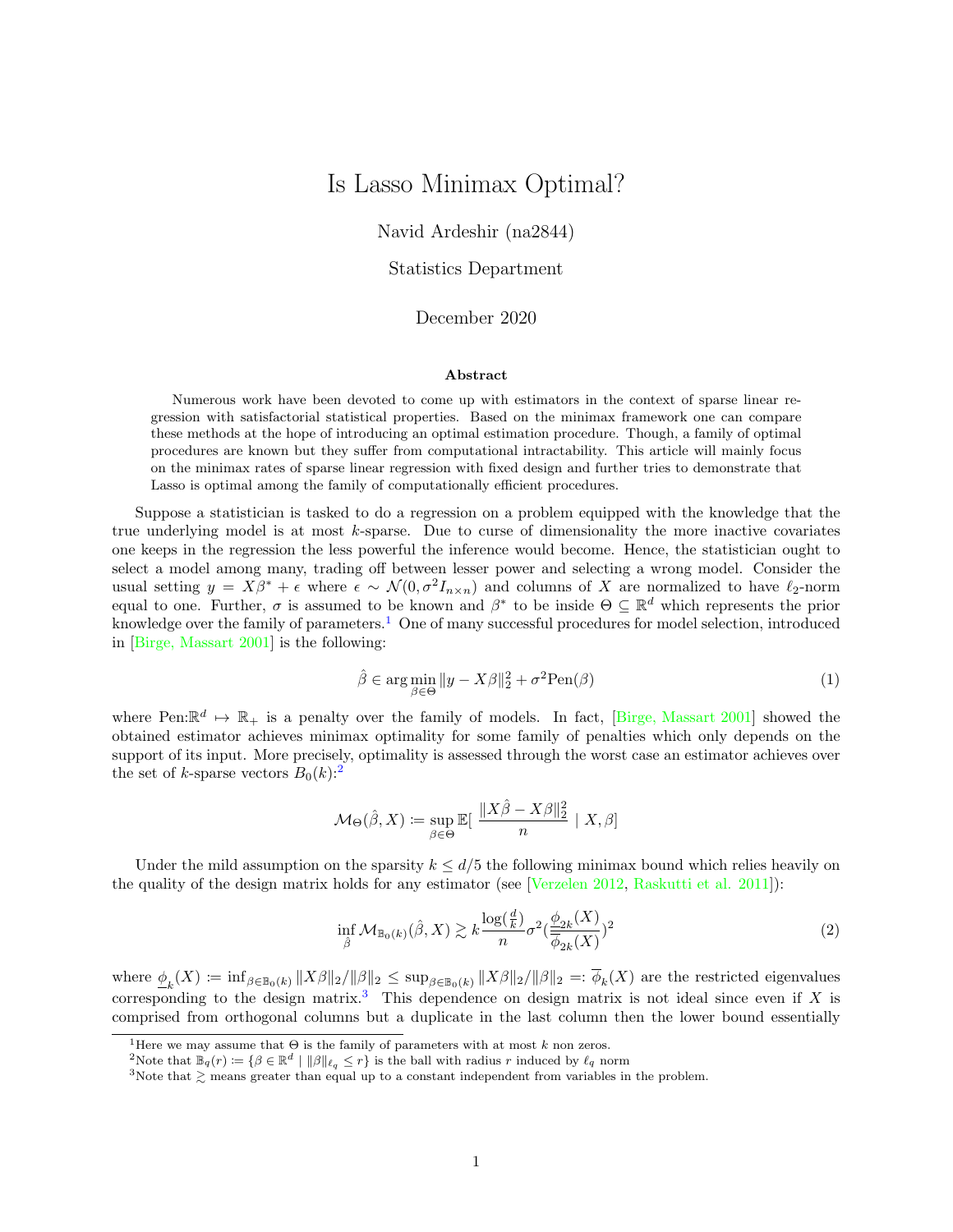becomes zero! Nonetheless, there exists matrices (e.g. entries drawn from Gaussian) for which the ratio is close to one, hence, it immediately implies:

$$
\sup_X \inf_{\hat{\beta}} \mathcal{M}_{\mathbb{B}_0(k)}(\hat{\beta}, X) \gtrsim k \frac{\log(\frac{d}{k})}{n} \sigma^2
$$

Moreover, In order to demonstrate that the lower bound is sharp [\[Birge, Massart 2001\]](#page-2-0) constructed estimators that matches with this lower bound uniformly for any design matrix. For instance, they considered the estimator  $\hat{\beta}^{GS}$  (GS stands for Gaussian Selection) to be the solution of [\(1\)](#page-0-3) with Pen( $\beta$ ) :=  $|m|(2 +$  $log(\frac{d}{|m|})$  where m is the support of  $\beta$  and proved the following:

$$
\sup_X \mathcal{M}_{\mathbb{B}_0(k)}(\hat{\beta}^{GS}, X) \lesssim k \frac{\log(\frac{d}{k})}{n} \sigma^2
$$

<span id="page-1-0"></span>To reiterate, this bound holds for any design matrix. Another interesting special case is  $\text{Pen}(\beta) := \lambda ||\beta||_0$ which can be rewritten as the following:

$$
\hat{\beta}_k^{(0)} \in \arg\min \|y - X\beta\|_2 \equiv \arg\min \|y - X\beta\|_2^2 + \lambda \|\beta\|_0 \equiv \arg\min \|\beta\|_0
$$
  
s.t.  $\|\beta\|_0 \le k$  s.t.  $\|y - X\beta\|_2 \le \epsilon$  (3)

Above the relation between  $\lambda$ ,  $\epsilon$ , and k is assumed to be implicit. The  $\ell_0$ -based estimator also known to satisfy a uniform upper bound with the same rate [\[Bunea, et al. 2007\]](#page-2-3):

$$
\sup_X \mathcal{M}_{\mathbb{B}_0(k)}(\hat{\beta}^{(0)}_k,X) \lesssim k \frac{\log(\frac{d}{k})}{n} \sigma^2
$$

Although both of these penalized estimators  $\hat{\beta}_k^{(0)}$  $k^{(0)}$ ,  $\hat{\beta}^{GS}$  are optimal regardless of the design matrix, however, they are computationally expensive which suggests existence of a trade-off between optimality and computational efficiency. More precisely, if an upper bound on the sparsity is available to the statistician then these methods require a search among  $\binom{d}{k}$  models, however, sparsity is usually unknown and the search becomes exponential.

It has been established in [\[Natarajan 1995\]](#page-2-4) that finding the sparsest solution while the empirical prediction error (residuals) are in a certain ball is in general intractable. More precisely, given a tolerance level  $\epsilon$ the right-most optimization problem in [\(3\)](#page-1-0) can be reduced as an instance of "exact 3 cover problem" which is famously known as X3C to be NP-complete. It is also noteworthy that the reduction relies on a specific design matrix  $X$ , which provides more evidence that the dependence on the design matrix in lower bounds is unavoidable. In fact, alternative methods which are computationally tractable mostly rely on some sort of condition on  $X$  in order to derive oracle bounds as opposed to optimal methods mentioned earlier; In particular, Lasso [\[Tibshirani, 1996\]](#page-2-5) and Dantzig Selector [\[Candes, Tao 2007\]](#page-2-6) are of such where both can be computed via convex optimization problems. Suppose we denote the estimator obtained via either Lasso or Dantzig Selector as  $\hat{\beta}_{\lambda}^{(1)}$ <sup>(1)</sup> for  $\lambda = \Omega(\sqrt{2 \log(p)})$  then [Geer, Bühlmann 2009, [Bickel, et al. 2009\]](#page-2-8) shows an upper bound based on a modified restricted eigenvalue quantity:<sup>[4](#page-1-1)</sup>

$$
\mathcal{M}_{\mathbb{B}_0(k)}(\hat{\beta}^{(1)}, X) \lesssim k \frac{\log(\frac{d}{k})}{n} \sigma^2 \left(\frac{\overline{\phi}_{2k}(X)}{\gamma_k(X)}\right)^2 \quad , \quad \gamma_k(X) := \inf_{\beta \in \cup_{|S| \le k} \mathbb{C}(S)} \frac{\|X\beta\|_2}{\|\beta\|_2}
$$

Where  $\mathbb{C}(S) = \{ \beta \in \mathbb{R}^d \mid \|\beta_{S^c}\|_1 \leq 3 \|\beta_S\|_1 \}$  is a cone that any vector in it is approximately supported on S. Unfortunately, one can not get rid of this ratio if they stick to computationally efficient methods! Surprisingly, [\[Zhang, et al. 2014\]](#page-2-9) proves that there exists a family of "bad" design matrices for which any estimator that can be computed in polynomial time satisfies the following lower bound:

$$
\inf_{\hat{\beta}} \mathcal{M}_{\mathbb{B}_0(k)}(\hat{\beta},X) \gtrsim k \frac{\log(\frac{d}{k})}{n} \sigma^2 (\frac{\overline{\phi}_{2k}(X)}{\gamma_k(X)})^2
$$

<span id="page-1-1"></span><sup>&</sup>lt;sup>4</sup>Note that the estimator is not necessarily k-sparse so they take a threshold version of it which contains the k greatest elements.